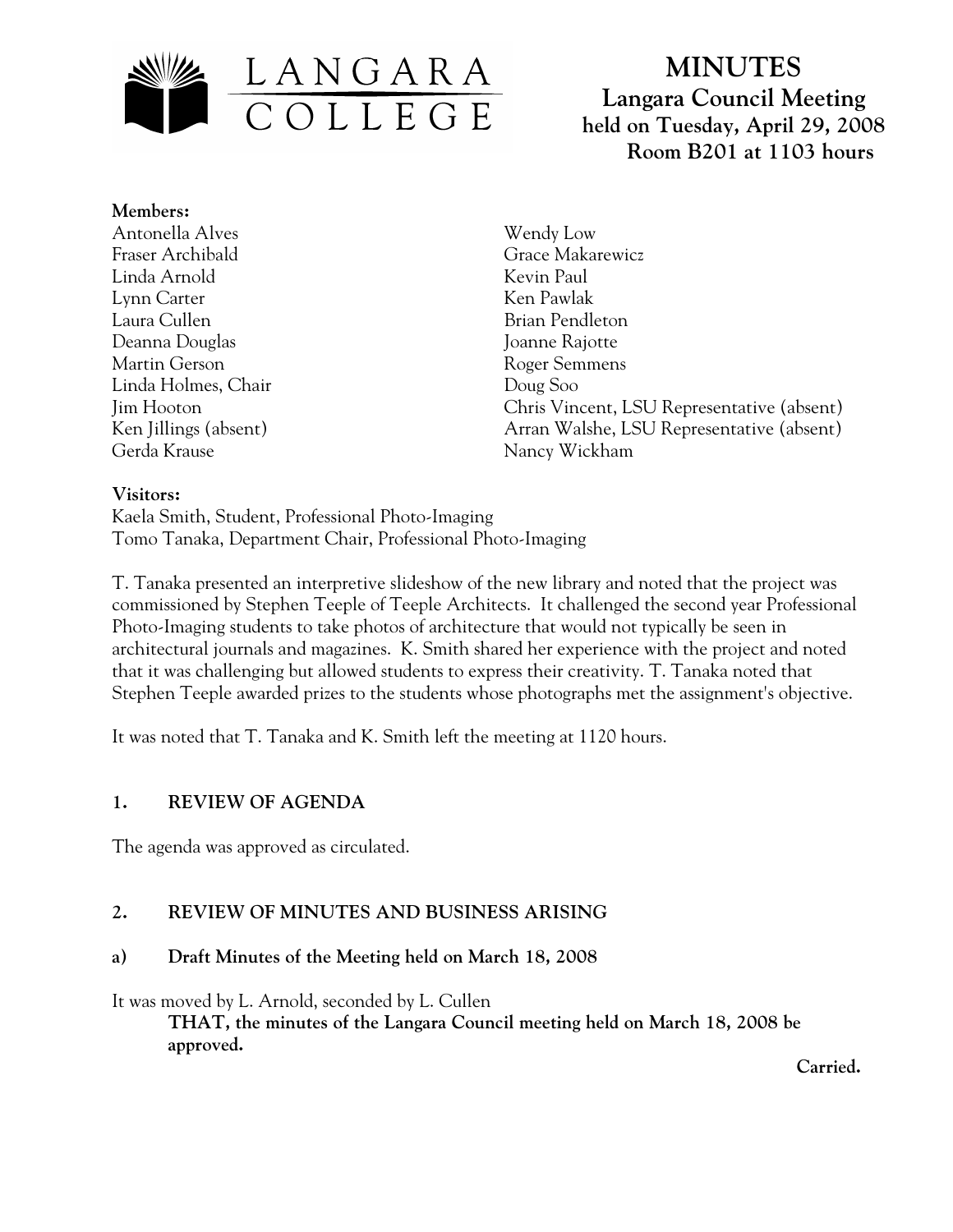## **3. CURRICULUM ITEMS**

# **a) Education Council Meeting held April 15, 2008**

L. Cullen introduced the Summary Report of the Education Council meeting held April 15, 2008, noting that Display + Design has introduced a new course starting in September 2008, entitled "Design Explorations: From Typography to Tattoos." This program will introduce students to design through theory, principles and concepts using everyday examples of contemporary design.

L. Cullen noted that Education Council approved the Master's Equivalency Policy which will specify the authority, procedures and criteria for determining whether a faculty member's Master's degree is 'appropriate' and what will be considered 'equivalent' to a Master's degree, for the purposes of applying the Langara Faculty Association (LFA) Collective Agreement and other similar requirements.

L. Cullen further noted that the Final Examination Policy was approved by Education Council. This policy was a combination of three older polices and included several key changes.

L. Cullen noted that elections of Education Council officers took place and she was elected as Chair and W. Low was elected as Vice-Chair.

It was moved by G. Krause, seconded by W. Low

**THAT, the summary report of the Education Council meeting held April 15, 2008, be received.** 

*Carried. Carried.* 

# **4. ACTION ITEMS**

# **a) Impact of College Closure during the 2010 Olympics**

L. Holmes noted that a meeting was held on April 9, 2008, with College Executive members and VANOC representatives Donna Wilson, Executive Vice President, Human Resources, Sustainability and International Client Services, and Terry Wright, Executive Vice President, Services and Games Operations. The purpose of the meeting was to provide the Executive with an opportunity to identify the areas of the College that might participate during the Olympics as a Community Contributor. L. Holmes noted that she did not attend the meeting and asked L. Arnold to provide an overview since she attended as Acting President.

L. Arnold noted that a good discussion occurred regarding Langara's partnership as a Community Contributor with VANOC for the 2010 Olympic Games. In response to a question, L. Arnold noted that an organization could qualify as a Community Contributor if a part of its facility is made available for Olympic use or if there are program links. A Community Contributor does not receive money gains but is designated on all Olympic print and media material and is authorized to use the Olympic Logo on any of its materials. L. Arnold briefly described the responsibilities of D. Wilson and T. Wright as part of the VANOC Management Team. Following is a summary of points that were noted:

- VANOC is interested in a number of Langara's programs and requested descriptions of specific programs or site-related opportunities that could work for them. A letter has been sent to Donna Wilson confirming this discussion.
- The Journalism department has already been contacted regarding opportunities to participate in the Olympics.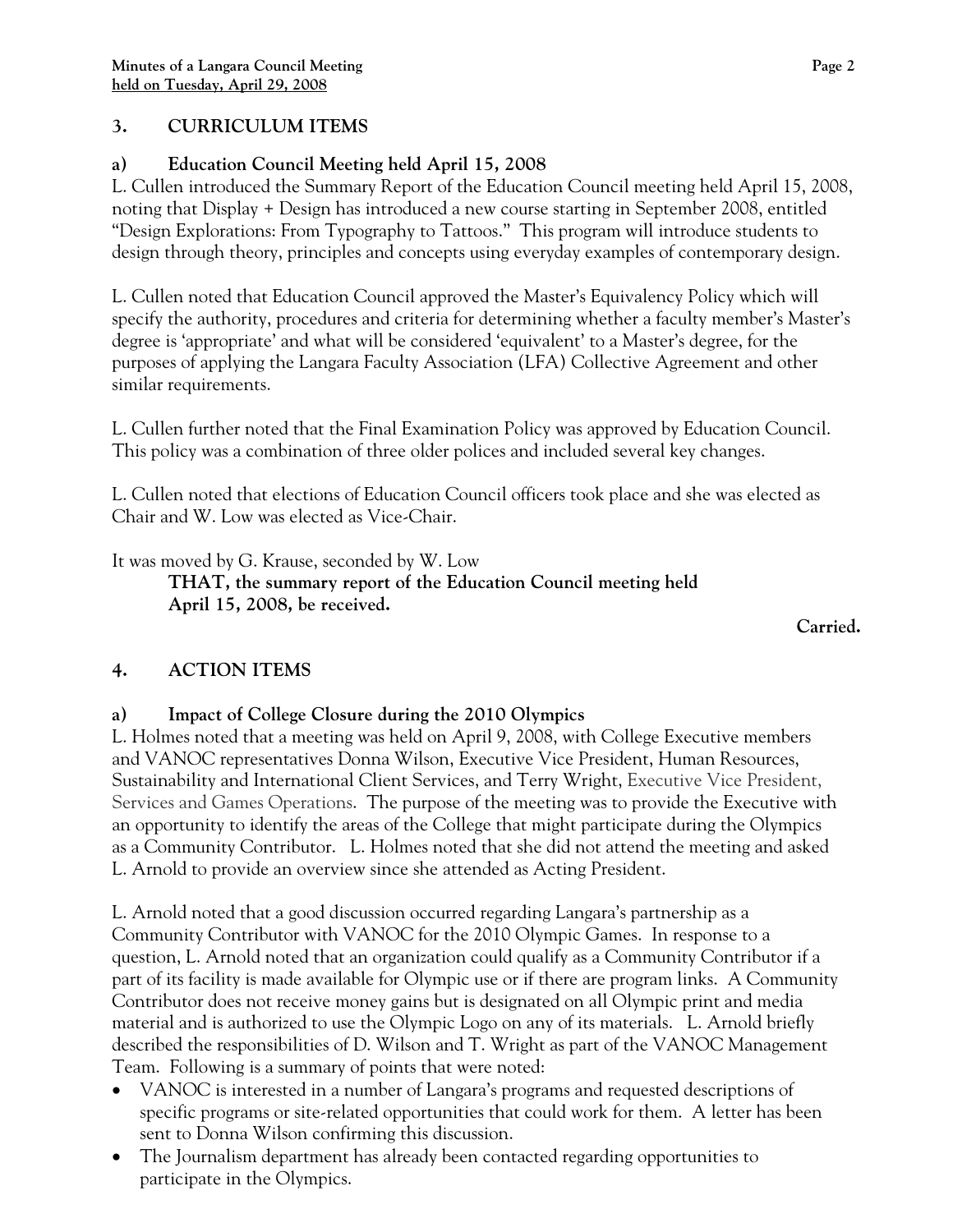- VANOC is to provide Langara with an impact fact sheet that further discloses their vision of the impact of the Olympics.
- VANOC is looking for parking facilities of no less than 500 parking stalls and Langara was recommended as a parking site for people needing to access parking during the Olympics.
- VANOC is requesting a decision by June so they can decide who their Community Contributors will be.
- VANOC is looking at reducing the regular daily use of Translink services by encouraging organizations to operate at a reduced level.
- Langara sits at an intersection of a people-moving corridor. It is estimated that there will be approximately 6,000-8,000 people accessing the airport and the new Canada Line on a daily basis.
- The level of traffic and activity anticipated in the city during the Olympics is the equivalent of holding three Grey Cup Games and an evening of the Summer Fireworks Festival at the same time on a daily basis.
- Translink is contracted to provide transportation during the Olympics and they have indicated that there will not be a significant increase in the number of buses available, even though there are not currently adequate numbers to serve identified needs, and that buses will be rerouted to address the busiest routes. Students and employees who rely on these services to get to classes/work may find these services are not be available during the Olympics.

L. Holmes noted that a survey of post-secondary institutions in Salt Lake City impacted during the 2002 Winter Olympics, indicated that all institutions altered their semester schedules during the Games period by rescheduling classes outside of that period. Some institutions also included the week prior to the Opening Ceremony because part of their facilities was used as an Olympic venue, and they therefore accommodated a three-week period. The principle reason for their decision was that they believed it would be virtually impossible to expect either students or employees to access the campus or concentrate on academics during that period of time.

She further noted that modification of curriculum, that is incorporation of Olympic related content or creation of new courses directly related to the Games, and modification of course outlines, experiences, evaluation tools or delivery methods to accommodate the two-week period where classes are suspended, remain the purview of each department instructor. Should any instructor decide that a two week break in the class schedule would have a seriously deleterious affect on student learning, then, the course would continue as per the normal schedule, bearing in mind any problems that might arise because of disrupted transportation routes.

L. Holmes noted that the experience of the University of Utah, the institution that accommodated a three-week alteration of schedule, relative to enrolment in the Fall that preceded the Olympics and during the Spring semester of the Olympics, was that there was a 5.7% FTE increase over the previous Fall, and a 2.9% increase over the previous Spring. In addition, the vast majority of their employees and students either worked or volunteered during the Olympics.

L. Holmes advised that although no-one can accurately predict exactly what disruption, if any, may occur during the Olympics, and it cannot be predicted how many students or employees